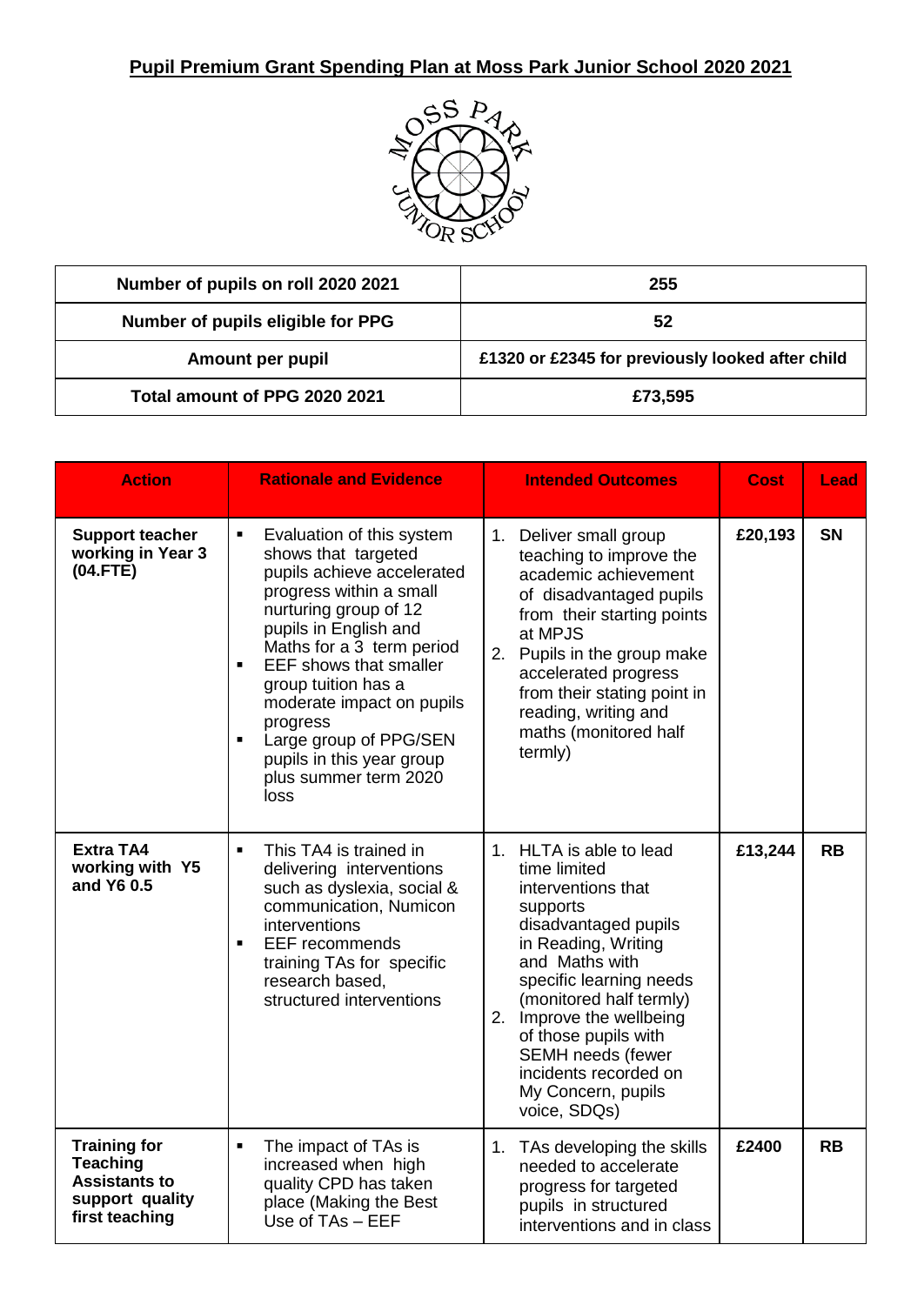|                                                                                                     | guidance)                                                                                                                                                                                                                                                                                                                                                                                                              | and in class                                                                                                                                                                                                                                                                         |       |            |
|-----------------------------------------------------------------------------------------------------|------------------------------------------------------------------------------------------------------------------------------------------------------------------------------------------------------------------------------------------------------------------------------------------------------------------------------------------------------------------------------------------------------------------------|--------------------------------------------------------------------------------------------------------------------------------------------------------------------------------------------------------------------------------------------------------------------------------------|-------|------------|
|                                                                                                     |                                                                                                                                                                                                                                                                                                                                                                                                                        |                                                                                                                                                                                                                                                                                      |       |            |
| <b>Educational</b><br><b>Psychologist</b><br>SLA x 2                                                | <b>The Educational</b><br>$\blacksquare$<br>Psychologist plans APDR<br>cycles of support for school<br>to deliver including<br>pastoral, social and<br>emotional interventions<br>(EEF recommendation)<br>Delivers SEAL training to<br>Ξ<br>staff such as Attachment<br><b>Theory and Emotion</b><br>Coaching<br>SEND pupils are<br>Ξ<br>overrepresented in the PPG<br>(much smaller) group<br>(matches national data) | 1. Ensure that<br>disadvantaged pupils<br>have access to<br>external support<br>(academic and<br>pastoral).<br>2.<br>Ensure that staff are<br>trained to meet the<br>needs of vulnerable<br>pupils, including<br>previously looked<br>after children and<br>those adopted from care. | £5830 | <b>RB</b>  |
| <b>Training for HLTAs</b><br>and TA3 (SEN) to<br>support SEMH                                       | Our disadvantaged pupils<br>٠<br>are less likely<br>Our PPG pupils are<br>Ξ<br>overrepresented in the<br>group requiring SEMH<br>support<br>EEF demonstrates the<br>$\blacksquare$<br>value of SEMH<br>interventions                                                                                                                                                                                                   | There is a positive<br>1.<br>impact between a<br>child starting an<br>intervention and<br>finishing an<br>intervention<br>(different tools used<br>to assess different<br>interventions)                                                                                             | £900  | <b>SN</b>  |
| <b>Free Milk</b>                                                                                    | Benefits of Calcium rich<br>$\blacksquare$<br>milk to supplement diet at<br>home<br>Tooth decay in pupils in the<br>North West is higher than<br>national average                                                                                                                                                                                                                                                      | <b>Support Healthy</b><br>$1_{\cdot}$<br>Lifestyles                                                                                                                                                                                                                                  | £790  | <b>SM</b>  |
| staffing<br>Extra<br>cost to enable<br>free Breakfast<br>Club places for<br>disadvantaged<br>pupils | There is an<br>$\blacksquare$<br>overrepresentation of<br>disadvantaged pupil who<br>are late for school or tell us<br>they have not had breakfast<br>Research tells us that a<br>good breakfast is essential<br>to help pupils learn                                                                                                                                                                                  | Increase attendance and<br>1.<br>punctuality of<br>disadvantaged pupils<br>Provide a nutritious<br>2.<br>breakfast and settled<br>start to the day                                                                                                                                   | £2743 | <b>SM</b>  |
| <b>Free Places in</b><br>after<br>school clubs                                                      | Year on year the number<br>п<br>of extracurricular<br>opportunities taken up by<br>disadvantaged pupils has<br>increased with our<br>subsidised/free places                                                                                                                                                                                                                                                            | Enable all<br>$1_{\cdot}$<br>disadvantaged pupils<br>to access at least 4<br>extra-curricular<br>activities<br>2.<br>per year (from an<br>average of 3.5 2018-<br>2019)                                                                                                              | £165  | <b>SBM</b> |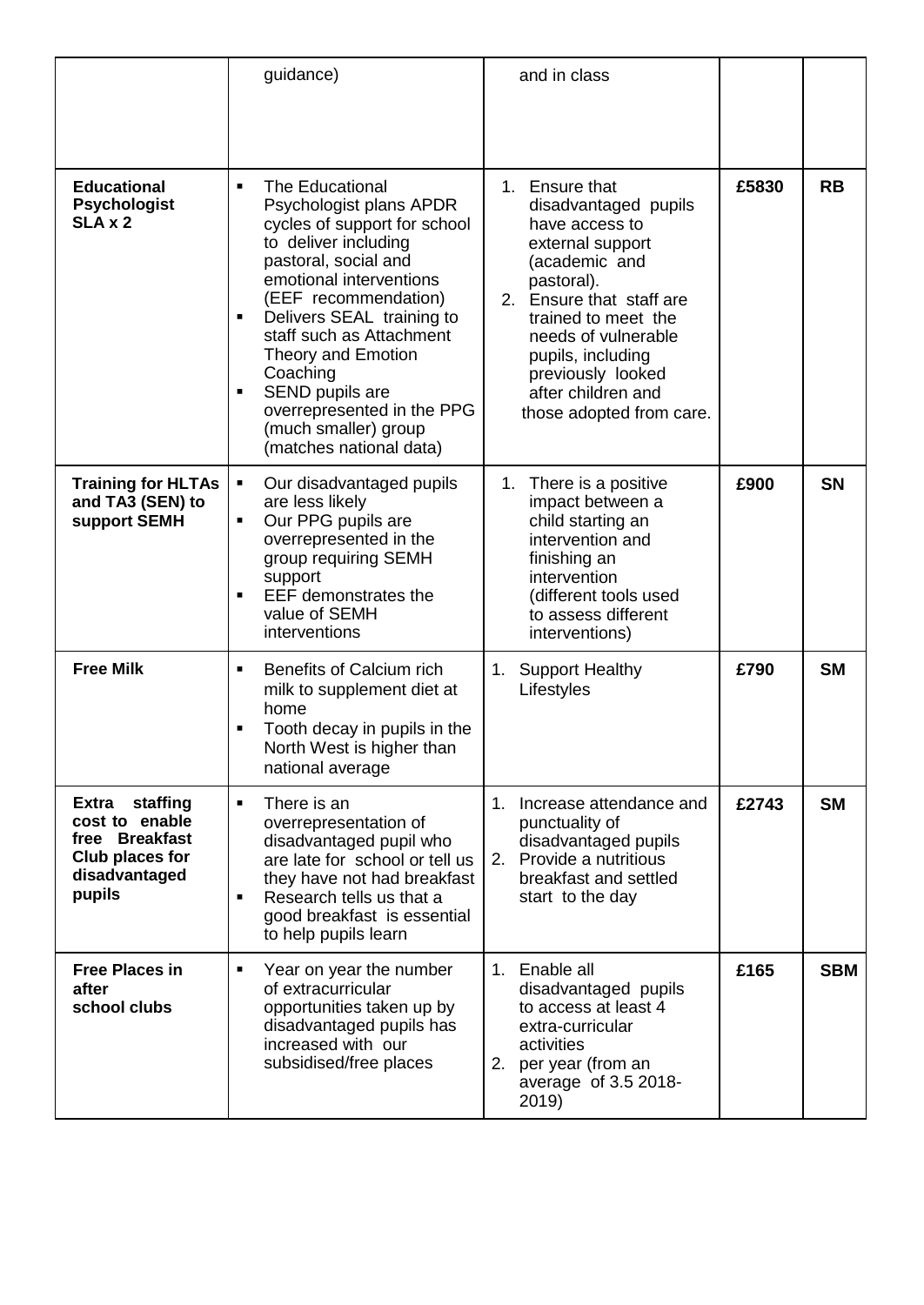| <b>Top-up Swimming</b><br>block<br>(summer term<br>2021)                          | This targets groups of<br>pupils who do not go<br>swimming (lessons or<br>with parents) out of<br>school<br>It promotes the safety of<br>$\blacksquare$<br>these vulnerable pupils                                                                                                                  | Enable more vulnerable<br>$1_{-}$<br>pupils to meet the KS2<br>standard (following<br>successful increase in<br>numbers at the end of the<br>year 2019) | £2160 | <b>CT</b>  |
|-----------------------------------------------------------------------------------|-----------------------------------------------------------------------------------------------------------------------------------------------------------------------------------------------------------------------------------------------------------------------------------------------------|---------------------------------------------------------------------------------------------------------------------------------------------------------|-------|------------|
| <b>CBT/Counselling</b><br>(Longford Park<br>Outreach)                             | <b>EEF shows behaviour</b><br>$\blacksquare$<br>interventions as effective<br>Training for staff on<br>$\blacksquare$<br>Restorative practice will<br>skill staff up to help resolve<br>problems in class during<br>the week<br>Support 4 x NQTs with<br>various aspects of<br>behaviour management | 1 <sup>1</sup><br>Meet the social and<br>emotional needs of pupils<br>Enable them to form<br>2.<br>strong relationships and<br>achieve well in school   | £7411 | <b>SN</b>  |
| Laptops<br>converted to<br>chrome books to<br>loan out for for<br><b>Homework</b> | We are moving to google<br>п<br>classroom for homework<br>partially to prepare for any<br>bubbles being sent<br>home/household isolation<br>and all our pupils need to<br>have access to hardware<br>Our own surveys (June<br>2020) show who does not<br>have access at home                        | There is no digital<br>1.<br>divide between<br>disadvantage and<br>non-disadvantaged<br>pupils in terms of<br>connectivity                              | £2000 | <b>SBM</b> |

| <b>Training and</b><br>resources and<br>cover for Quality<br><b>First</b><br>teaching | Analysis of assessment<br>since Lockdown March -<br>July 2020 shows that<br>pupils have made<br>expected progress in<br>maths, less in reading and<br>writing (Target tracker<br>baseline Data October                                                                                                                                                                                                                    | 1. Half termly Pupil<br>progress<br>meetings show<br>that the gap<br>between reading<br>and writing is<br>narrowing; and<br>that there are                                                                                                                                                       | £7000 | <b>SN</b> |
|---------------------------------------------------------------------------------------|---------------------------------------------------------------------------------------------------------------------------------------------------------------------------------------------------------------------------------------------------------------------------------------------------------------------------------------------------------------------------------------------------------------------------|--------------------------------------------------------------------------------------------------------------------------------------------------------------------------------------------------------------------------------------------------------------------------------------------------|-------|-----------|
|                                                                                       | 2020)<br>The impact of high quality<br>teaching is shown to have<br>the most impact on<br>disadvantage pupils'<br>learning (EEF/Sutton<br>Trust)<br>We have focused this year<br>on spelling and<br>vocabulary; guided and<br>whole class reading; the<br>writing cycle<br>We are also continuing the<br>work on Rosenshine's<br><b>Principles of Effective</b><br>Instruction and applying<br>this across the curriculum | more pupils on<br>track to achieve<br>age related<br>expectations or<br>'above ARE' in<br>R/W/M combined<br>2. Lesson<br>observations<br>show that subject<br>knowledge,<br>pedagogy and<br>use of<br>assessment is<br>secure across<br>school; pupils'<br>books and their<br>views reflect this |       |           |
|                                                                                       | We have 4 x NQTs this<br>year and they will access<br>the LA's NQT support<br>package plus in school                                                                                                                                                                                                                                                                                                                      | NQTs are making<br>3.<br>good progress<br>towards their<br>targets                                                                                                                                                                                                                               |       |           |